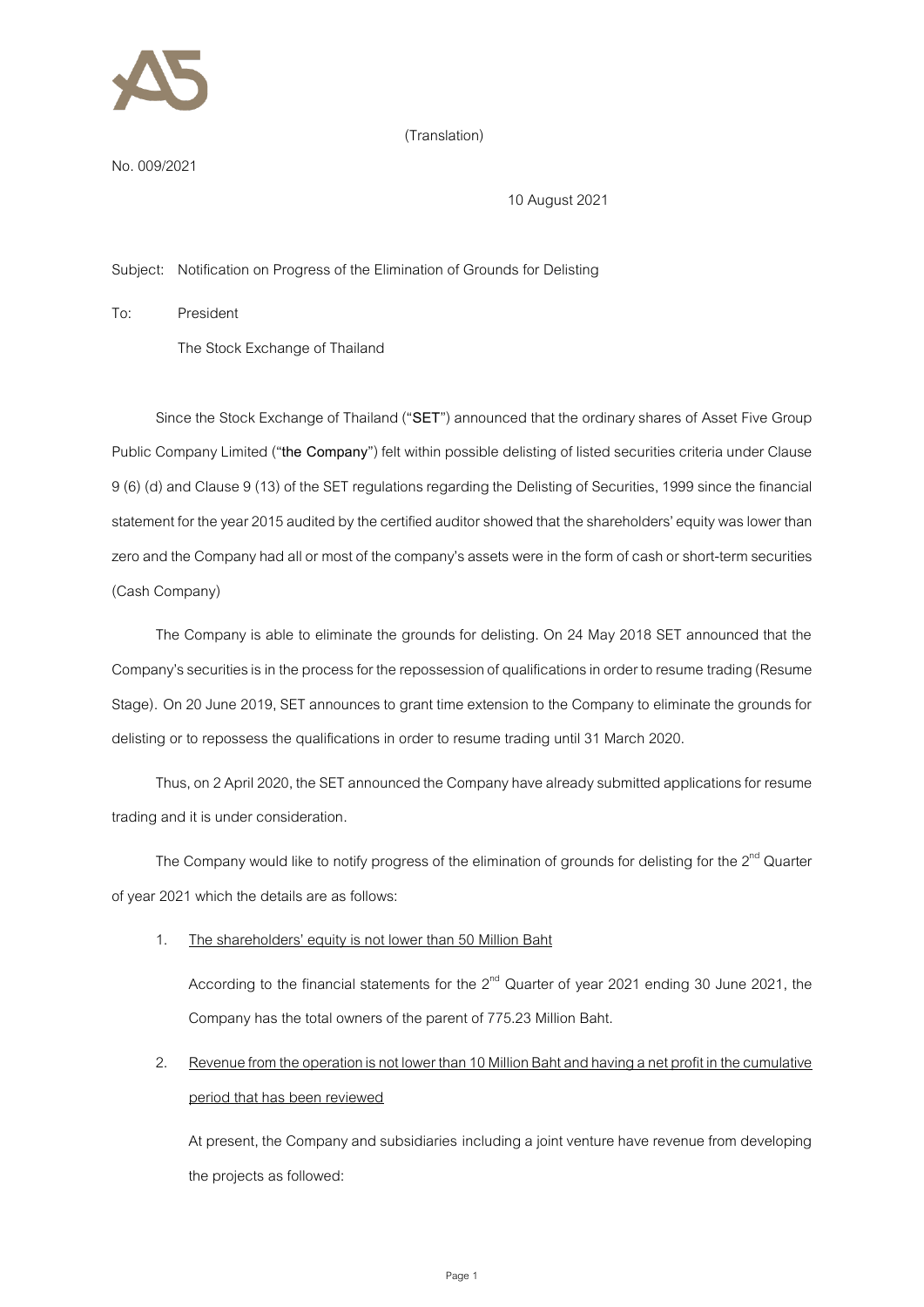| No.                                                                                                      | Project              | Type         | Location              | Project's status                 |  |  |  |
|----------------------------------------------------------------------------------------------------------|----------------------|--------------|-----------------------|----------------------------------|--|--|--|
| Projects under management of Asset Five Development Company Limited (Subsidiary Operating Core Business) |                      |              |                       |                                  |  |  |  |
| $1^*$                                                                                                    | Vio KhaeRai          | Condominium  | Soi Rattanathibet 10, | Completed Project                |  |  |  |
|                                                                                                          |                      |              | Rattanathibet Road,   | (125 units, transferred 109      |  |  |  |
|                                                                                                          |                      |              | Bangkasor, Muang,     | units and unsold 16 units)       |  |  |  |
|                                                                                                          |                      |              | Nonthaburi            |                                  |  |  |  |
| $2^*$                                                                                                    | Vio KhaeRai 2        | Condominium  | Soi Rattanathibet 3,  | <b>Completed Project</b>         |  |  |  |
|                                                                                                          |                      |              | Rattanathibet Road,   | (122 units, transferred 88 units |  |  |  |
|                                                                                                          |                      |              | Talat Khwan, Muang,   | and unsold 34 units)             |  |  |  |
|                                                                                                          |                      |              | Nonthaburi            |                                  |  |  |  |
| $3^*$                                                                                                    | Vana Residence       | Single house | Srinakarin-Romklao    | Projects under Development       |  |  |  |
|                                                                                                          | Rama 9 - Srinakarin  |              | Road, Saphan Sung,    | (69 residential houses 95.82%)   |  |  |  |
|                                                                                                          |                      |              | Saphan Sung, Bangkok  | of the project has been          |  |  |  |
|                                                                                                          |                      |              |                       | developed with transferred 42    |  |  |  |
|                                                                                                          |                      |              |                       | units and reserved and           |  |  |  |
|                                                                                                          |                      |              |                       | contracted 3 units and unsold    |  |  |  |
|                                                                                                          |                      |              |                       | 24 residential houses)           |  |  |  |
| Projects under management of Rachaya Real Estate Company Limited (Subsidiary)                            |                      |              |                       |                                  |  |  |  |
| $1^*$                                                                                                    | Baan Rachaya         | Single house | Udon Thani Ring Road, | Projects under Development       |  |  |  |
|                                                                                                          | Nadee                | Twin house   | Nadee, Udon Thani,    | (89 residential houses,          |  |  |  |
|                                                                                                          |                      |              | Udon Thani            | 95.97% of the project has        |  |  |  |
|                                                                                                          |                      |              |                       | been developed with              |  |  |  |
|                                                                                                          |                      |              |                       | transferred 71 units and         |  |  |  |
|                                                                                                          |                      |              |                       | reserved and contracted 10       |  |  |  |
|                                                                                                          |                      |              |                       | units and unsold 8               |  |  |  |
|                                                                                                          |                      |              |                       | residential houses)              |  |  |  |
| $2^*$                                                                                                    | Baan Rachaya         | Single house | Udon Thani Ring Road, | Projects under Development       |  |  |  |
|                                                                                                          | Private Living Nadee |              | Nadee, Udon Thani,    | (8 residential houses,           |  |  |  |
|                                                                                                          |                      |              | Udon Thani            | 18.53% of the project has        |  |  |  |
|                                                                                                          |                      |              |                       | been developed with              |  |  |  |
|                                                                                                          |                      |              |                       | reserved 1 units and unsold      |  |  |  |
|                                                                                                          |                      |              |                       | 7 residential houses)            |  |  |  |
| A Project under management of Tonson Development Company Limited (Joint Venture)                         |                      |              |                       |                                  |  |  |  |
| 1                                                                                                        | Tonson One           | Condominium  | Soi Tonson, Ploenchit | Projects under Development       |  |  |  |
|                                                                                                          | Residence            |              | Road, Lumphini,       | (80 units, 18.62% of the         |  |  |  |
|                                                                                                          |                      |              | Patumwan, Bangkok     | project has been developed,      |  |  |  |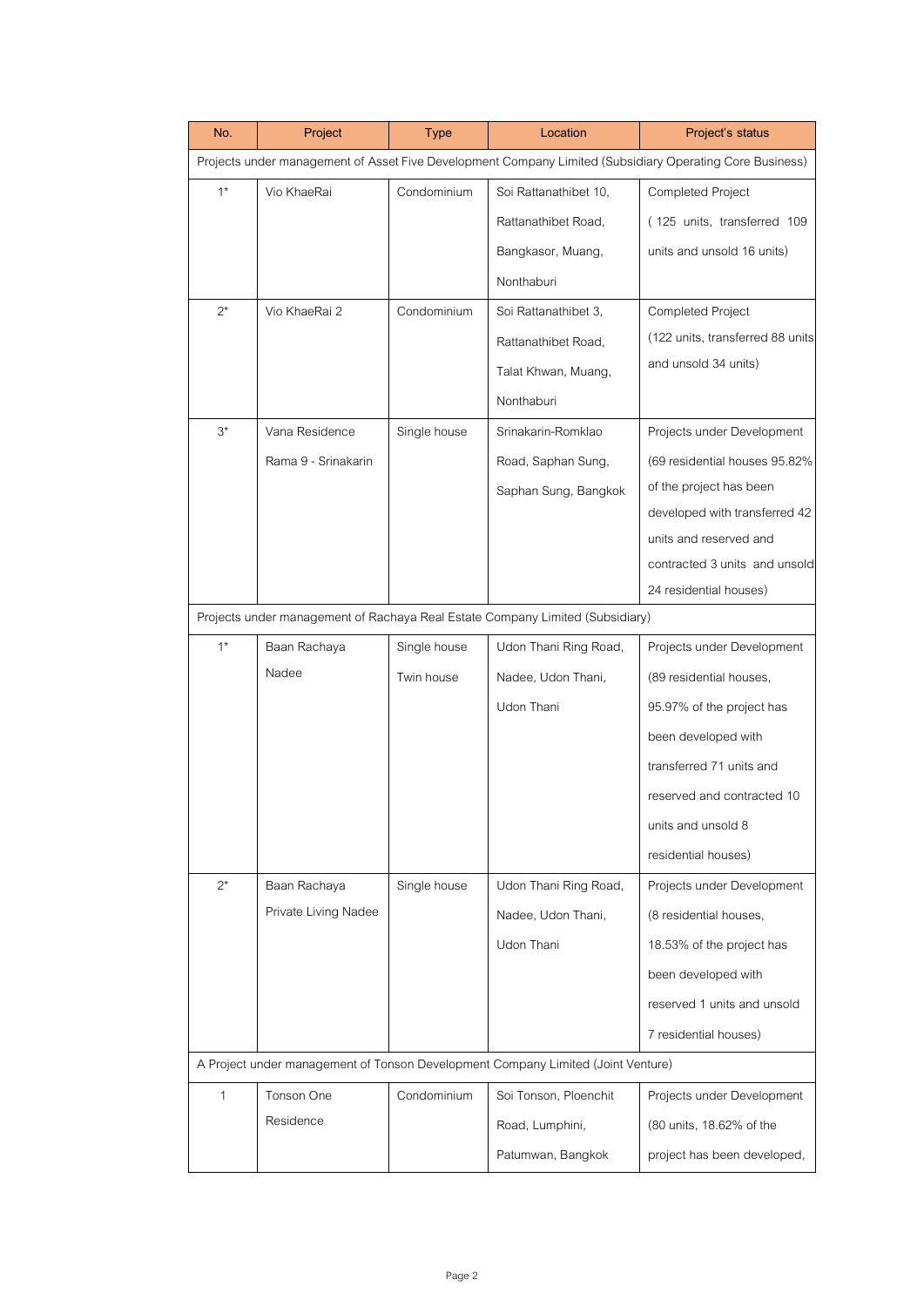| No. | Project | <b>Type</b> | Location | Project's status           |
|-----|---------|-------------|----------|----------------------------|
|     |         |             |          | reserved and contracted 65 |
|     |         |             |          | units and unsold 15 units) |

Updated as of 30 June 2021

**Remark** \* The mentioned projects was under the management of the Company since December 2018 onward, which will be continuously developed under the mostly same group of executives.

The Company has income from sales of real estate for the year 2020 according to the consolidated financial statements for the year 2020 ending 31 December 2020 of 810.42 Million Baht and has profit attributable to owners of the parent of 57.24 Million Baht and for the  $2^{\text{nd}}$  Quarter of year 2021 ending 30 June 2021 of 454.63 Million Baht and has profit attributable to owners of the parent of 97.16 Million Baht

## 3. Elimination of Conflict of Interest

Progress in eliminating potential conflicts of interest between the Company and major shareholders and / or executives are as follows:

- 3.1 Mr. Kriangkrai Siravanichkan, the Chairman of the Board of Directorsand a major shareholder, holds shares in 5 companies involved in property development by having the policy to eliminate potential conflicts of interest with the Company as follows:
	- (1) H-DO (Thailand) Company Limited

operate business regarding buying second-hand homes and then renovating them for sale, which the customer groups are different with the Company.

- (2) Capital Link Udonthani Company Limited ("**CLU**"), previously named Sittarom Development Company Limited ("**STR**") operate real estate development for lease. Currently, the company has a project in progress, which is a leasing commercial building project. This project was managed by Rachaya Real Estate Company Limited (subsidiary) by receiving remuneration as disclosed in the Company's financial statements.
- (3) Capital Link Property Limited operate business regarding real estate rental.
- (4) Capital Link North Sathorn Limited holds investment property.
- (5) Capital Link South Sathorn Limited operate business regarding real estate rental.